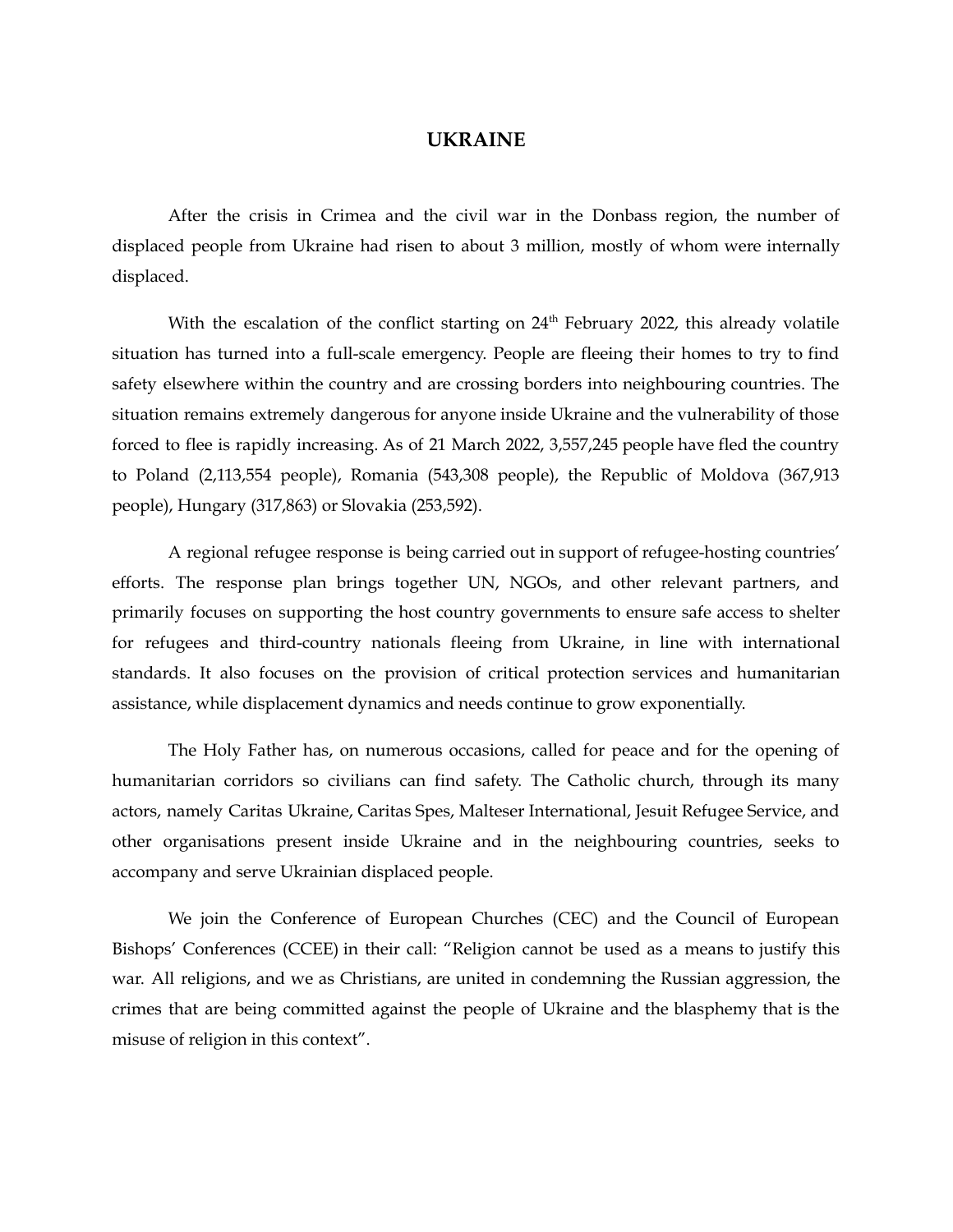## **For further information:**

*Institutional Websites and NGOs*

CCEE-CEC, Joint Committee. Declaration on the war in Ukraine, 21<sup>st</sup> March 2022

<https://www.ccee.eu/ccee-cec-joint-committee-declaration-on-the-war-in-ukraine/?lang=en>

Caritas Europe, *War in Ukraine*. 2 March 2022

<https://www.caritas.eu/war-in-ukraine>

Caritas Internationalis, *Crisis in Ukraine*. March 2022

<https://www.caritas.org/what-we-do/conflicts-and-disasters/crisis-in-ukraine/>

Commission of the Bishops' Conferences of the European Union (COMECE), *Statement of H.Em. Cardinal Jean-Claude Hollerich SJ, President of COMECE on the situation in Ukraine and in Europe.* 24 February 2022

[https://www.comece.eu/cardinal-hollerichs-statement-on-the-situation-in-ukraine-and-in-euro](https://www.comece.eu/cardinal-hollerichs-statement-on-the-situation-in-ukraine-and-in-europe/) [pe/](https://www.comece.eu/cardinal-hollerichs-statement-on-the-situation-in-ukraine-and-in-europe/)

Pope Francis, *Angelus,* 27 February 2022.

[https://www.vatican.va/content/francesco/it/angelus/2022/documents/20220227-angelus.ht](https://www.vatican.va/content/francesco/it/angelus/2022/documents/20220227-angelus.html) [ml](https://www.vatican.va/content/francesco/it/angelus/2022/documents/20220227-angelus.html)

International Organization for Migration (IOM), *Ukraine: IOM Response 2022*. <https://www.iom.int/ukraine-iom-response-2022>

IOM - UKRAINE, *Of icial Website* <https://iom.org.ua/>

Jesuit Refugee Service (JRS), *Ukraine: JRS in action to welcome refugees.* 1 March 2022 <https://jrs.net/en/news/ukraine-jrs-in-action-to-welcome-refugees/>

Malteser International, *Aid transport has reached Ukraine - Order of Malta network supplies refugees*. 27.02.2022

[https://www.malteser-international.org/en/about-us/service/news/press-detail-en/aid-trans](https://www.malteser-international.org/en/about-us/service/news/press-detail-en/aid-transport-has-reached-ukraine-order-of-malta-network-supplies-refugees.html) [port-has-reached-ukraine-order-of-malta-network-supplies-refugees.html](https://www.malteser-international.org/en/about-us/service/news/press-detail-en/aid-transport-has-reached-ukraine-order-of-malta-network-supplies-refugees.html)

Migrants & Refugees Section (M&R), Integral Human Development, *Country Profiles: Ukraine*, September 2020.

<https://migrants-refugees.va/it/blog/country-profile/ucraina/>

Office of the United Nations High Commissioner for Human Rights (OHCHR), *Press briefing notes on Ukraine.* 1 March 2022 <https://www.ohchr.org/EN/NewsEvents/Pages/media.aspx?IsMediaPage=true>

Order of Malta, Мальтійська служба допомоги (MSD), *Of icial Website*